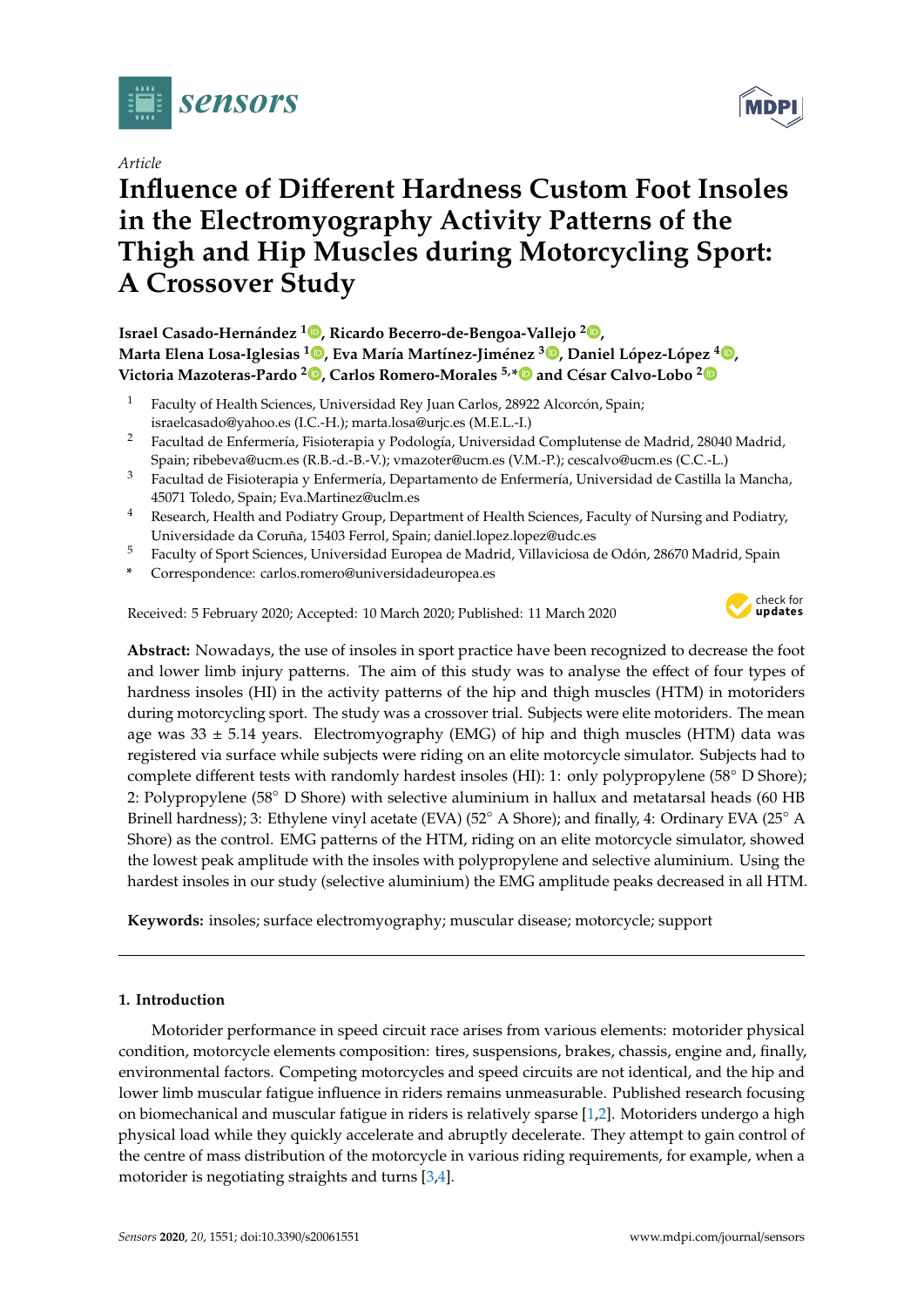Muscular tiredness is a very complex phenomenon. It can be depicted as a time-dependent practice induced depletion in the maximum contraction force of each muscle [\[5\]](#page-10-4). Loss of strength depends on the duration and intensity of practise and on the kind of muscular shrinkage [\[6\]](#page-10-5). Research has focused on upper limb riders injuries [\[7](#page-10-6)[–9\]](#page-10-7). Hip and thigh muscles play a suitable role across the forces made by the feet on the footpeg in motorcycling performance [\[10\]](#page-10-8). Currently, we have found in the scientific literature recent studies that describe the importance and influence of the motorider physical condition on the performance riding on a motorcycle. A poor physical condition produce an increase in muscle fatigue and, therefore, a performance decrease. Likewise, sudden muskuloesqueletal movements riding on the motorcycle with a deficient physical condition will produce injuries [\[11\]](#page-10-9). Highlight Achilles tendinophaty, patellofemoral syndrome, shallow soft tissue, knee pain, due to sudden changes on the motorcycle and plantar injury like paraesthesia due to an increase of plantar pressure on the footpeg [\[11–](#page-10-9)[14\]](#page-10-10).

Nowadays, the impact of the prevalence and complaints rate of HTM alterations showed an estimated range around of 10% and 40% that commonly appear in the practice of the various types of bicycles that include: 1: bike motocross, 2: motorcycling sport, 3: road bike, 4: stationary cycles and 5: stunt bicycles [\[13\]](#page-10-11).

These injuries present an assortment of multifactorial reasons associated with: Abnormality of HTM, musculoesqueletal disturbance, features of riding surroundings, male genus morphological characteristics, the kind of boot and foot pedal strength, which continue without be clear due to the complex structure and factors that involve this problem [\[1](#page-10-0)[,15\]](#page-10-12).

Nonetheless, any prior investigation has evaluated this issue related to EMG patterns in riders during the motorcycling sport and the effects of different HI in the activity of HTM. These tools are generally utilized to assess muscle patterns activity in the cycling. Preceding reports recorded meaningful oscillations in the EMG patterns of HTM during the praxis of cycling sports [\[14](#page-10-10)[,16](#page-10-13)[,17\]](#page-10-14).

Based on these depositions, the principal purpose of our investigation was to evaluate the effect of four types of hardness CFI in the activity patterns of the hip and thigh muscles (HTM) in healthy people during motorcycling sport. The hypothesis in our inquiry is that participants wearing different HI performing motorcycling may display variations in the EMG of the HTM. The principal main goal is to determinate which material of the HI decrease EMG patterns.

## **2. Materials and Methods**

### *2.1. Design and Sampling*

Nine male healthy motorcycle riders participated in outpatient foot specialist clinic, in the town of Madrid (Spain) from November to December 2018. A crossover study (prospectively registered in <ClinicalTrials.gov> as NCT03734133 on November 28, 2018) was carried out and a non-random consecutive sampling method was applied to recruit all participants. The inclusion criteria comprised: (1) at least eighteen years old, (2) healthy motorcycle riders without medical problems in the clinical record neither family history with relevant illness and (3) riders who understood and signed the informed consent document for participation in our research. Additionally, the exclusion criteria included: (1) medical trauma and a history of leg problems, (2) musculoskeletal disturbances, (3) vascular diseases, (4) refusal to sign and deliver consent informed document and (5) an inability to understand the protocol to perform our research. Data were collected as previously describe in [\[18\]](#page-10-15).

Other hand, our study was accomplished succeeding the guidelines and list for Template for Intervention Description and Replication (TIDieR) [\[19\]](#page-10-16).

#### *2.2. Method*

At first time a preliminary evaluation was focused on a general physical condition, socio-demographic data composed by (1) age, (2) sex, (3) height, (4) weight, (5) Body Mass Index (BMI) and (6) foot size, chronic diseases with dysfunction like musculoskeletal disorders and, finally,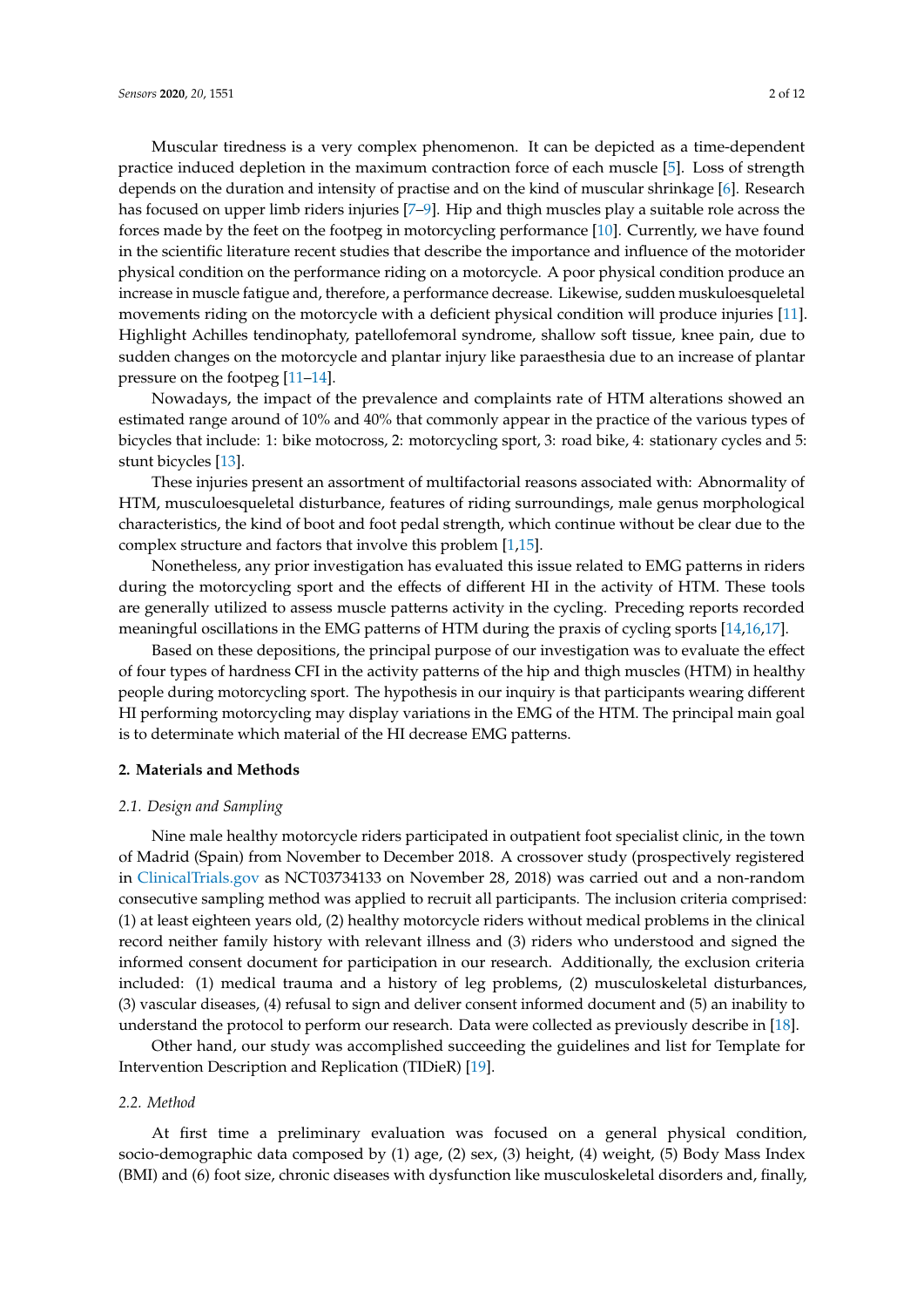enjoyment activities. A specialized motorcycle sport podiatrist physically evaluated each subject and took the measurement of anthropometric variables, like height, weight, and BMI.

A professional motorcycle simulator was used in our study. The simulator has the shape of a sport motorcycle and a television screen was at the front of the simulator playing a real motor racing. A video of a speed circuit is projected in the television screen riding at the back of a professional rider. Circuit of the Americas was the speed circuit chosen due to the amount of linked turns and large straights. In this way, riders performed the same movements on a real speed circuit. Participants had to speed up the simulator and then, when taking a turn, decelerate. To performance well, participants had to move their bodies up and down, moving the centre of gravity of the moto-pilot inward and outwards on the simulator to the various degrees required to finish the test. The top inclination of the simulator was 60° and riders had to rest their knees on the floor, like riding on real circuit.

Before starting the test, subjects had the opportunity of accommodation on the motorcycle simulator riding for a period of two-minute. Riders' accommodation consisted of riding on the simulator, making a first contact on the motorcycle in order to test their adaptation and feeling of comfort with their motorcycle boots on the footpeg. Each rider wore motorcycle boots with a standard template.

During the test, participants were asked to complete more or less maximum speed simulated in straight-a-ways and at reduced speeds in turns, for a riding period of 20 minutes for every HI test accomplished. Participants rested for five minutes between each 20 minutes testing session for each HI on the simulator. Data were collected from the right leg in right and left turns. The order in which HI were tested was random.

We assessed four types of HI: only polypropylene (58° DShore); polypropylene (58° DShore) with selective aluminium in hallux and metatarsal heads (60HB Brinell hardness); ethylene vinyl acetate (EVA) (52◦ AShore); and, finally, ordinary EVA (25◦ AShore) as the control.

For our research six right leg muscles were tested with EMG: 1) fibularis brevis, 2) fibularis longus, 3) tibialis anterior, 4) gastrocnemius lateralis, 5) gastrocnemius medialis and 5) soleus. Previously, every subject was prepared for testing in a quiet place. Subject skin was depilated and cleaned with 70% alcohol liquid and, later, electrodes were affixed to the six muscle areas. Previously, each subject was prepared for testing in a quiet place. Subjects' skin was depilated, cleaned with 70% alcohol liquid, and abraded to decrease electrical impedance between electrodes to less than 5 k $\Omega$ .

The accurate whereabouts of the seven electrodes (channel E1 to E7) were as follows:

- E1: Biceps femoris: middle line since the ischial tuberosity to the lateral epicondyle of the tibia.
- E2: Gluteus maximus: middle line between the sacrum to the bigger trochanter.
- E3: Gluteus medius: middle line from the iliaca crest to the trochanter.
- E4: Semitendinous: middle line since the ischial tuberosity to the medial epicondyle of the tibia.
- E5: Tensor fasciae latae: middle line since the anterior-superior spina iliaca to the lateral femoral condyle.
- E6: Vastus lateralis: 2/3 on the line since the anterior-superior spina iliaca to the patella lateral side.
- E7: Vastus medialis: since the anterior-superior spina iliaca to the joint space of the medial ligament.

The surface electrodes were placed 2 cm apart (positive and negative) and parallel on the six muscle areas and fixed with hypoallergenic tape to prevent from peeling or moving on the skin (Figure [1\)](#page-3-0) [\[20\]](#page-11-0).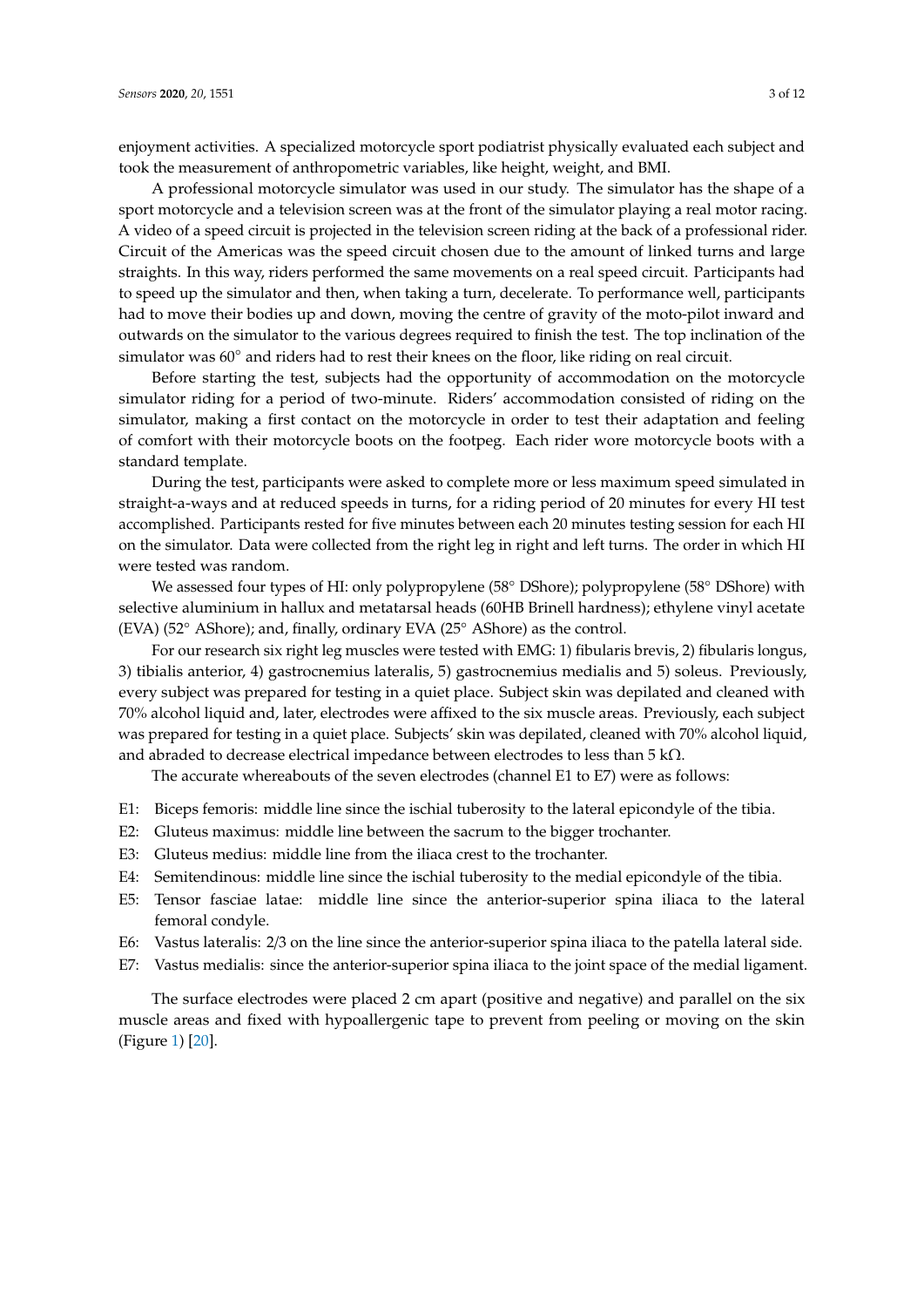<span id="page-3-0"></span>

**Figure 1.** Right EMG electrodes positioning and their channels (E1–E7). **Figure 1.** Right EMG electrodes positioning and their channels (E1–E7).

Each subject performed, for a duration of eight seconds, three maximum voluntary isometric contractions (MVIC), which were recorded for every muscle analysed [\[21\]](#page-11-1). This enabled time for the subject to assemble the contraction and for the trial to steady the lower limb. The purpose was to normalize the maximal amplitude. A well-known limitation is the subject's veracity in performing the MVIC properly [21]. Even knowing that each contraction varies and decreases d[ue to](#page-11-1) muscle fatigue in an effort, it is better to normalize values in the way described before than not to establish standard values of normality [22]. Subjects rested for a period of time of one or two minutes to decrease the effect of muscular fatigue [23]. The model was MWX8. The model was MWX8. The EMG data interface, the model was MW

The EMG electrodes came out from a light-handed backpack interface, the model was MWX8. *2.3. Statistical Analysis* (version 5.0). The EMG data was recorded with the program DataLINK (Biometrics Ltd., Ladysmith, VA, USA)

## Statistical analyses were performed according to the methods proposed by a prior research study [18]. First, *2.3. Statistical Analysis*  $S_{\rm{S}}$  tests were applied to assess normality of the socio-demographic data and outcome measurements.

Statistical analyses were performed according to the methods proposed by a prior research study [\[18\]](#page-10-15). First, Shapiro–Wilk tests were applied to assess normality of the socio-demographic data and outcome measurements. According to these results, a normal distribution was determined if the  $p$ -value was  $\geq 0.05$ .

Second, socio-demographic characteristics, including age, BMI, Spanish foot size, height and weight, were described using standard deviations (SDs) and 95% confidence intervals (95% CIs).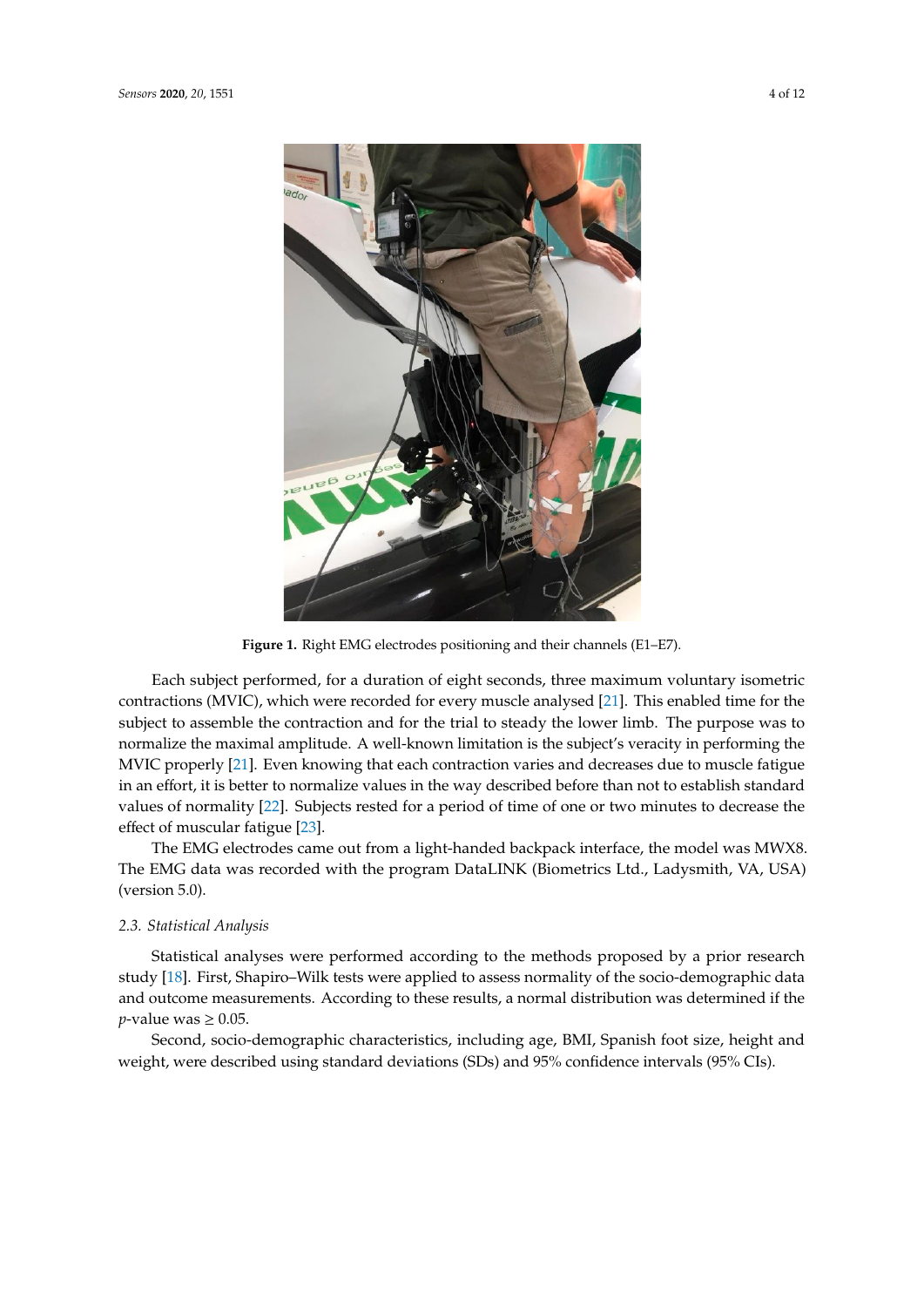Third, reliability was assessed within trials for each rider by intraclass correlation coefficients (ICCs). According to these analyses, ICCs values were considered as poor (ICCs  $<$  0.40), fair (ICCs = 0.40–0.59), good (ICCs = 0.60–0.74), and excellent (ICCs  $\geq$  0.75) [\[24](#page-11-4)[,25\]](#page-11-5). Reliability coefficients > 0.90 were adequate for clinical measurements as proposed by Portney and Watkins [\[26\]](#page-11-6). In addition, means and SDs as well as standard error of measurements (SEMs) were calculated [\[24\]](#page-11-4). SEMs were determined according to Bland and Altman's formula (SEMs = SD × sqrt (1−ICC)) [\[27\]](#page-11-7).

Fourth, minimal detectable changes (MDCs) were calculated in order to determine the minimal change's magnitudes to get a 95% CI regarding changes observed between two tests to reflect the true changes and avoid measurement errors [\[28\]](#page-11-8). MDCs were calculated according to SEMs values √  $(SEMS = 1.96 \times SEM \times \sqrt{2}).$ 

Fifth, Cohen's *d* coefficients were determined in order to report effect sizes for between-groups comparisons. Effect sizes were considered as slight ( $d \le 0.20$ ), fair ( $d = 0.20{\text -}0.49$ ), moderate (*d* = 0.50–0.79) and large (*d* > 0.79) [\[29\]](#page-11-9).

Finally, Mann–Whitney *U* tests were used to determine statistically significant differences for between-groups comparisons according to non-parametric data results of the Shapiro–Wilk tests. Regarding all tests, *p*-values < 0.05 were considered as statistically significant. Furthermore, SPSS 19.0 (Windows; IBM; Chicago, IL, USA) was used to carry out all statistical analyses.

#### **3. Results**

<span id="page-4-0"></span>The sociodemographic characteristics of our study are shown in Table [1.](#page-4-0)

|                | Age (years)       | Heigh (cm)          | Weigh (Kg)        | BMI (Kg/m <sup>2</sup> ) | <b>Foot Size</b>  |
|----------------|-------------------|---------------------|-------------------|--------------------------|-------------------|
| Media $\pm$ SD | $33 \pm 5.14$     | $175 \pm 44$        | $71 + 44$         | $23.45 \pm 1.04$         | $42.22 \pm 2.86$  |
| (CI 95%)       | $(29.04 - 36.96)$ | $(169.77 - 181.12)$ | $(67.50 - 75.38)$ | $(22.65 - 24.26)$        | $(40.02 - 44.42)$ |

**Table 1.** Sociodemographic characteristics.

Results of the Shapiro–Wilk test of the HTM using randomly HI types performing left and right turns on the simulator are shown in Table [2.](#page-5-0) Results for EMG activity in the HTM using random HI types for different turns on the simulator are displayed in Table [3.](#page-6-0)

Table [4](#page-7-0) displays the results of EMG peak amplitude patterns by sort of HI for different turns on the simulator. All muscle reduce peak amplitude patterns with harder insoles except for the tensor fasciae latae in right and left turns. This muscle increases the peak amplitude with herder insoles.

Table [5](#page-8-0) display the comparison between couple of HIs on the EMG peak activity patterns. The smallest amplitude peaks results were obtained with the selective aluminium HI compared with the others templates. The value was *<sup>p</sup>* <sup>&</sup>lt; 0.001 in all muscle analysed. Nevertheless, polypropylene 58◦ D Shore HI displayed lesser EMG amplitude peaks than EVA compared with ordinary EVA for all muscles analysed  $(p < 0.001)$ . The results for wearing EVA are lower in comparison with ordinary EVA for all muscles.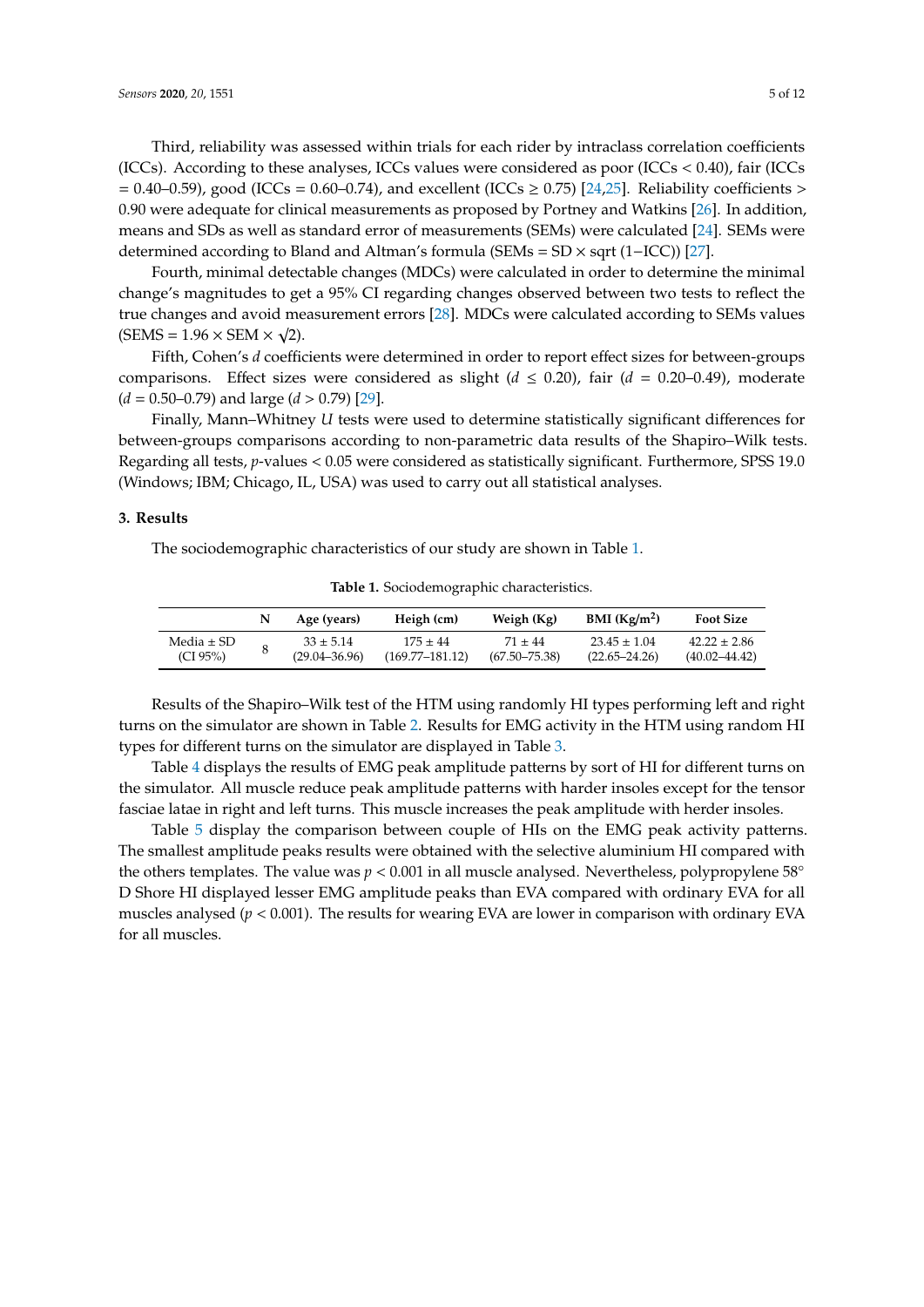| Variable                                       | <b>HTM</b> and Turn                           | $p$ Value | Variable                                     | HTM and Turn                                       | p Value |
|------------------------------------------------|-----------------------------------------------|-----------|----------------------------------------------|----------------------------------------------------|---------|
| Biceps Femoris ordinary EVA left turn          |                                               | 0.331     | Semitendinous polypropylene left turn        |                                                    | 0.037   |
|                                                | Biceps Femoris ordinary EVA right turn        | 0.214     | Semitendinous polypropylene right turn       | 0.386                                              |         |
|                                                | Biceps Femoris EVA left turn                  | 0.836     | Semitendinous selective aluminum left turn   | 0.718                                              |         |
|                                                | Biceps Femoris EVA right turn                 | 0.724     | Semitendinous selective aluminum right turn  | 0.837                                              |         |
|                                                | Biceps Femoris polypropylene left turn        | 0.300     | Tensor Fasciae Latae ordinary EVA left turn  | 0.238                                              |         |
|                                                | Biceps Femoris polypropylene right turn       | 0.542     | Tensor Fasciae Latae ordinary EVA right turn | 0.554                                              |         |
|                                                | Biceps Femoris selective aluminum left turn   | 0.053     | Tensor Fasciae Latae EVA left turn           | 0.484                                              |         |
|                                                | Biceps Femoris selective aluminum right turn  | 0.616     |                                              | Tensor Fasciae Latae EVA right turn                | 0.229   |
|                                                | Gluteus Maximus ordinary EVA left turn        | 0.148     |                                              | Tensor Fasciae Latae polypropylene left turn       | 0.651   |
|                                                | Gluteus Maximus ordinary EVA right turn       | 0.340     |                                              | Tensor Fasciae Latae polypropylene right turn      | 0.594   |
|                                                | Gluteus Maximus EVA left turn                 | 0.918     |                                              | Tensor Fasciae Latae selective aluminum left turn  | 0.756   |
|                                                | Gluteus Maximus EVA right turn                | 0.581     |                                              | Tensor Fasciae Latae selective aluminum right turn | 0.009   |
|                                                | Gluteus Maximus polypropylene left turn       | 0.327     |                                              | Vastus Lateralis ordinary EVA left turn            | 0.799   |
|                                                | Gluteus Maximus polypropylene right turn      | 0.610     |                                              | Vastus Lateralis ordinary EVA right turn           | 0.315   |
|                                                | Gluteus Maximus selective aluminium left turn | 0.447     |                                              | Vastus Lateralis EVA left turn                     | 0.559   |
| Gluteus Maximus selective aluminium right turn |                                               | 0.040     | Vastus Lateralis EVA right turn              |                                                    | 0.483   |
|                                                | Gluteus Medius ordinary EVA left turn         | 0.547     |                                              | Vastus Lateralis polypropylene left turn           | 0.578   |
|                                                | Gluteus Medius ordinary EVA right turn        | 0.049     |                                              | Vastus Lateralis polypropylene right turn          | 0.516   |
|                                                | Gluteus Medius EVA left turn                  | 0.915     |                                              | Vastus Lateralis selective aluminum left turn      | 0.585   |
|                                                | Gluteus Medius EVA right turn                 | 0.601     |                                              | Vastus Lateralis selective aluminum right turn     | 0.718   |
|                                                | Gluteus Medius polypropylene left turn        | 0.591     |                                              | Vastus Medialis ordinary EVA left turn             | 0.005   |
|                                                | Gluteus Medius polypropylene right turn       | 0.399     |                                              | Vastus Medialis ordinary EVA right turn            | 0.946   |
|                                                | Gluteus Medius selective aluminium left turn  | 0.143     |                                              | Vastus Medialis EVA left turn                      | 0.146   |
|                                                | Gluteus Medius selective aluminium right turn | 0.494     |                                              | Vastus Medialis EVA right turn                     | 0.531   |
|                                                | Semitendinous ordinary EVA left turn          | 0.272     |                                              | Vastus Medialis polypropylene left turn            | 0.763   |
|                                                | Semitendinous ordinary EVA right turn         | 0.341     |                                              | Vastus Medialis polypropylene right turn           | 0.928   |
|                                                | Semitendinous EVA left turn                   | 0.682     |                                              | Vastus Medialis selective aluminum left turn       | 0.025   |
|                                                | Semitendinous EVA right turn                  | 0.461     |                                              | Vastus Medialis selective aluminum right turn      | 0.054   |

**Table 2.** Normality test of the EMG variables of the thigh and hip muscles for different HI.

<span id="page-5-0"></span>Abbreviations: EVA: ethyl-vinyl-acetate; Right turn: Knee on the floor; Left turn: Lower extremity towards the motorcycle body part. *p* values are from Shapiro-Wilk test.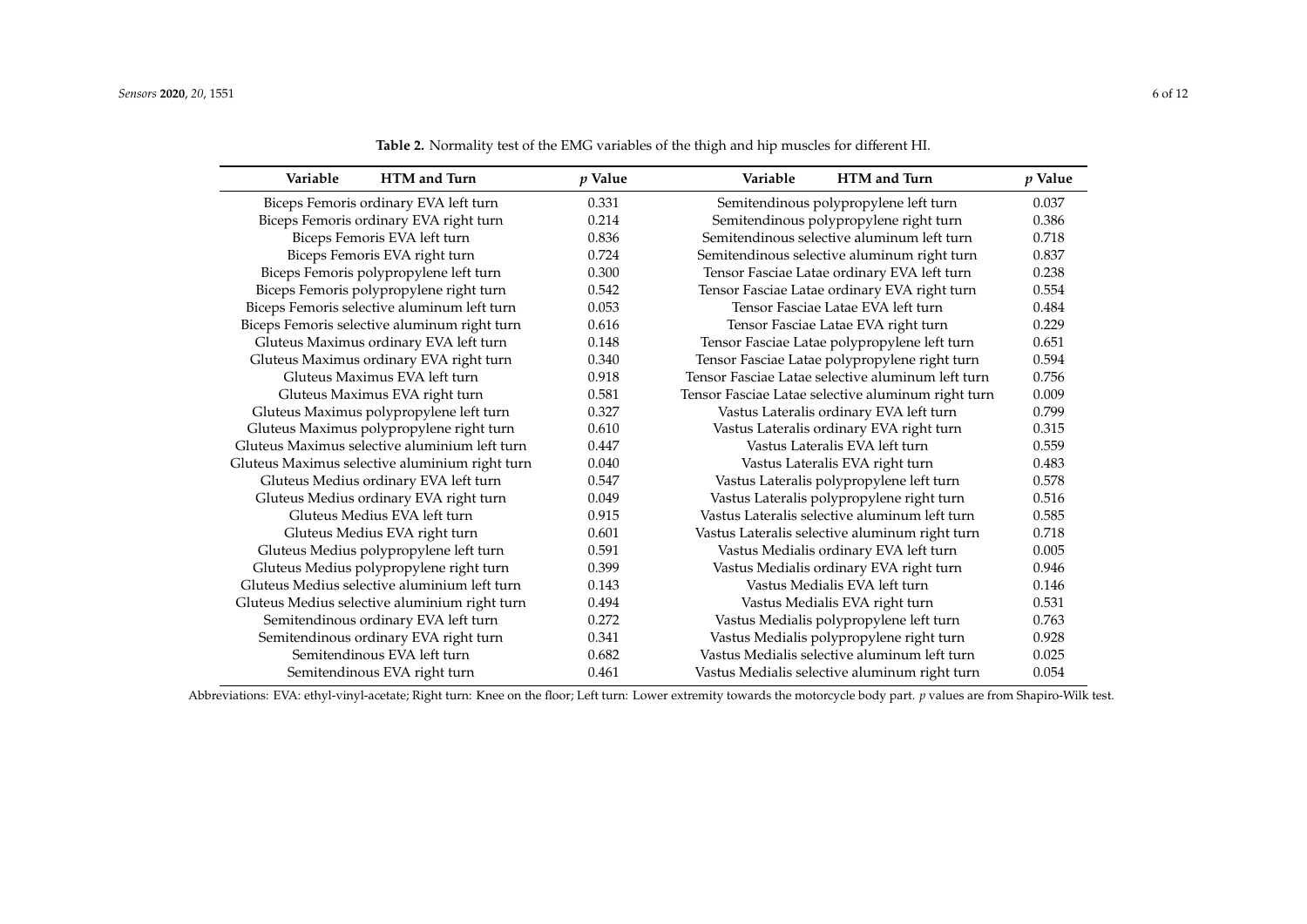|                                           | Ordinary EVA 25°<br>25° A Shore |            |            | EVA 52 $^{\circ}$<br>52° A Shore |            |            | Polypropylene 58°<br>58° D Shore |            |            | Selective Aluminium 60°<br>(60° Brinell Hardness) |            |            |
|-------------------------------------------|---------------------------------|------------|------------|----------------------------------|------------|------------|----------------------------------|------------|------------|---------------------------------------------------|------------|------------|
|                                           |                                 |            |            |                                  |            |            |                                  |            |            |                                                   |            |            |
| HTM and Turn                              | ICC<br>$(95\%CI)$               | <b>SEM</b> | <b>MDC</b> | ICC<br>$(95\%CI)$                | <b>SEM</b> | <b>MDC</b> | ICC<br>$(95\%CI)$                | <b>SEM</b> | <b>MDC</b> | ICC<br>$(95\%CI)$                                 | <b>SEM</b> | <b>MDC</b> |
| <b>Rectus Femoris</b><br>left turn        | $0.983(0.948 - 0.996)$          | 0.275      | 0.763      | $0.765(0.242 - 0.943)$           | 0.184      | 0.511      | $0.849(0.548 - 0.963)$           | 0.159      | 0.442      | $0.886(0.635 - 0.972)$                            | 0.155      | 0.431      |
| <b>Rectus Femoris</b><br>right turn       | $0.963(0889 - 0.991)$           | 0.233      | 0.645      | $0.961(0.876 - 0.990)$           | 0.164      | 0.454      | $0.959(-0.872-0.990)$            | 0.184      | 0.511      | $0.918(0.746 - 0.980)$                            | 0.226      | 0.627      |
| <b>Biceps Femoris</b><br>left turn        | $0.630(-0.136-0.909)$           | 0.116      | 0.32       | $0.843(0.537 - 0.961)$           | 0.103      | 0.286      | $0.543(-0.269-0.883)$            | 0.122      | 0.337      | $0.093 (-2.018 - 0.782)$                          | 0.143      | 0.396      |
| <b>Biceps Femoris</b><br>right turn       | $0.310(-1.003 - 0.826)$         | 0.158      | 0.437      | $0.331(-1.198 - 0.839)$          | 0.147      | 0.408      | $0.666(-0.029-0.918)$            | 0.116      | 0.32       | $0.867(0.603 - 0.967)$                            | 0.124      | 0.344      |
| <b>Gluteus Maximus</b><br>left turn       | $0.950(0.845 - 0.988)$          | 0.224      | 0.62       | $0.781(0.312 - 0.946)$           | 0.295      | 0.817      | $0.540 (-0.534 - 0.890)$         | 0.224      | 0.62       | $0.564 (-0.268 - 0.890)$                          | 0.231      | 0.641      |
| <b>Gluteus Maximus</b><br>right turn      | $0.821(0.467 - 0.955)$          | 0.377      | 1.044      | $0.548(-0.583-0.893)$            | 0.289      | 0.801      | $0.533(-0.652-0.890)$            | 0.39       | 1.080      | $0.560 (-0.305 - 0.890)$                          | 0.332      | 0.919      |
| <b>Gluteus Medius</b><br>left turn        | $0.679(0.047 - 0.920)$          | 0.351      | 0.974      | $-0.089(-2.228 - 0.727)$         | 0.501      | 1.388      | $0.695(0.073 - 0.925)$           | 0.398      | 1.102      | $0.701(0.076 - 0.927)$                            | 0.366      | 1.016      |
| <b>Gluteus Medius</b><br>right turn       | $0.459(-0.547-0.863)$           | 0.405      | 1.121      | $-0.706 (-6.381 - 0.618)$        | 0.601      | 1.665      | $0.821(0.417 - 0.957)$           | 0.44       | 1.220      | $0.833(0.458 - 0.959)$                            | 0.356      | 0.985      |
| Semitendinous<br>left turn                | $0.873(0.612 - 0.969)$          | 0.089      | 0.247      | $0.620(-0.213-0.908)$            | 0.136      | 0.376      | $0.839(0.518 - 0.960)$           | 0.096      | 0.267      | $0.614 (-0.202 - 0.905)$                          | 0.118      | 0.327      |
| Semitendinous<br>right turn               | $0.281(-1.571-0.831)$           | 0.136      | 0.376      | $0.722(0.192 - 0.930)$           | 0.116      | 0.322      | $0.659(-0.140-0.917)$            | 0.099      | 0.275      | $0.553(-0.146 - 0.881)$                           | 0.127      | 0.352      |
| <b>Tensor Fasciae</b><br>Latae left turn  | $0.898(0.689 - 0.975)$          | 0.153      | 0.425      | $0.660(-0.026 - 0.916)$          | 0.274      | 0.76       | $0.965(0.895 - 0.991)$           | 0.204      | 0.565      | $0.153 (-2.148 - 0.803)$                          | 0.175      | 0.485      |
| <b>Tensor Fasciae</b><br>Latae right turn | $0.564 (-0.369 - 0.894)$        | 0.158      | 0.439      | $0.217 (-0.879 - 0.786)$         | 0.265      | 0.736      | $0.920(0.756 - 0.980)$           | 0.164      | 0.455      | $0.595 (-0.070 - 0.894)$                          | 0.185      | 0.512      |
| Vastus Lateralis<br>left turn             | $0.532(-0.301 - 0.880)$         | 0.157      | 0.436      | $0.473(-0.687-0.872)$            | 0.145      | 0.402      | $0.643(-0.131-0.913)$            | 0.108      | 0.298      | $0.824(0.440 - 0.957)$                            | 0.143      | 0.395      |
| <b>Vastus Lateralis</b><br>right turn     | $0.872(0.612 - 0.968)$          | 0.129      | 0.357      | $0.861(0.590 - 0.965)$           | 0.145      | 0.403      | $0.927(0.772 - 0.982)$           | 0.105      | 0.292      | $0.850(0.534 - 0.963)$                            | 0.139      | 0.386      |
| Vastus Medialis<br>left turn              | $0.683(0.119 - 0.919)$          | 0.141      | 0.39       | $0.301 (-0.367 - 0.783)$         | 0.142      | 0.394      | $0.730(0.209 - 0.932)$           | 0.218      | 0.605      | $0.858(0.555 - 0.965)$                            | 0.143      | 0.397      |
| <b>Vastus Medialis</b><br>right turn      | $0.972(0.913 - 0.993)$          | 0.192      | 0.533      | $0.726(0.149 - 0.933)$           | 0.241      | 0.667      | $0.947(0.835 - 0.987)$           | 0.166      | 0.459      | $0.720(0.109 - 0.932)$                            | 0.217      | 0.601      |

**Table 3.** Results of the Intraclass correlation coefficient, standard error of measurement and minimal detectable change for electromyography activity patterns of the Hip and Thigh muscles by types of hardness insoles for left and right turns on the simulator.

<span id="page-6-0"></span>Abbreviations: ICC, intraclass correlation coefficient; SEM: standard error of the mean; MDC: minimal detectable change; Right turn: Knee on the floor; Left turn: Lower extremity towards the motorcycle body part; EVA: ethy-vinyl-acetate; 95% CI, 95% confidence interval.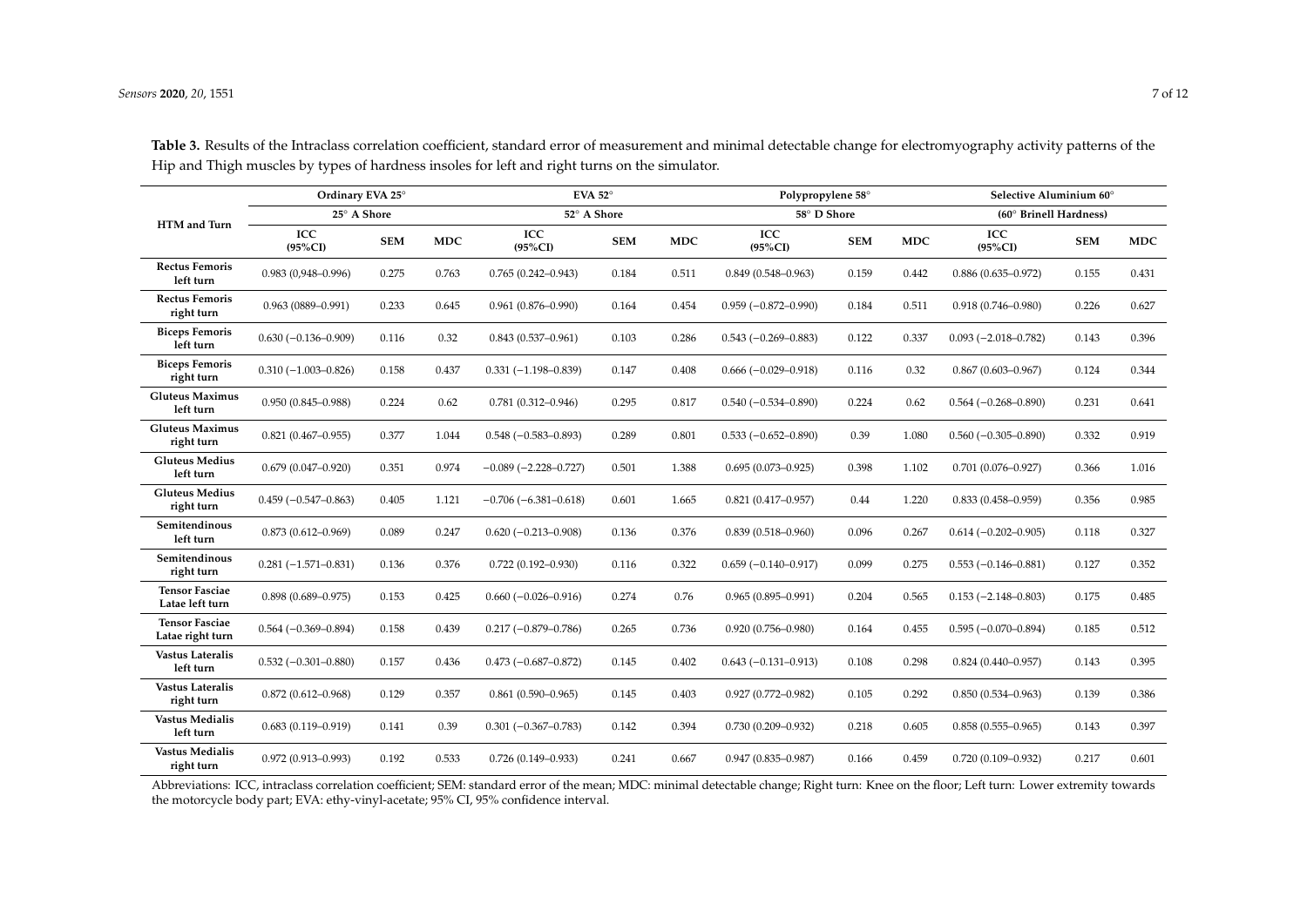|                                 | Ordinary EVA 25°<br>25° A Shore |                             | EVA 52 $^{\circ}$<br>52° A Shore |                             |                             | Polypropylene 58°<br>58° D Shore | Selective Aluminium 60°<br>60° Brinell Hardness |                             |  |
|---------------------------------|---------------------------------|-----------------------------|----------------------------------|-----------------------------|-----------------------------|----------------------------------|-------------------------------------------------|-----------------------------|--|
|                                 | $Mean \pm SD$                   | Median                      | $Mean \pm SD$                    | Median                      | $Mean \pm SD$               | Median                           | Mean $\pm$ SD                                   | Median                      |  |
| HTM and Turn                    | (95% CI)                        | (95% CI)                    | $(95\% \text{ CI})$              | (95% CI)                    | (95% CI)                    | (95% CI)                         | $(95\% \text{ CI})$                             | (95% CI)                    |  |
| Rectus Femoris left turn        | $14.08 \pm 2.11$                | 13.30                       | $6.89 \pm 0.38$                  | 6.97                        | $5.31 \pm 0.41$             | 5.19                             | $5.09 \pm 0.46$                                 | 4.87                        |  |
|                                 | $(12.46 \text{ to } 15.71)$     | $(12.49 \text{ to } 16.38)$ | $(6.60 \text{ to } 7.18)$        | $(6.57 \text{ to } 7.22)$   | $(4.99 \text{ to } 5.62)$   | $(5.03 \text{ to } 5.43)$        | $(4.74 \text{ to } 5.44)$                       | $(4.70 \text{ to } 5.27)$   |  |
| Rectus Femoris right turn       | $86.73 \pm 1.21$                | 86.46                       | $86.42 \pm 0.83$                 | 86.46                       | $79.74 \pm 0.91$            | 79.81                            | $73.02 \pm 0.79$                                | 73.15                       |  |
|                                 | (85.79 to 87.06)                | $(86.05 \text{ to } 87.67)$ | (85.78 to 87.06)                 | $(85.89 \text{ to } 87.10)$ | (79.04 to 80.44)            | $(79.24 \text{ to } 80.45)$      | (72.42 to 73.62)                                | (72.42 to 73.64)            |  |
| <b>Biceps Femoris left turn</b> | $20.74 \pm 0.19$                | 20.7                        | $20.32\pm0.26$                   | 20.35                       | $19.41 \pm 0.18$            | 19.39                            | $18.73 \pm 0.15$                                | 18.77                       |  |
|                                 | $(20.60 \text{ to } 20.88)$     | $(20.61 \text{ to } 20.88)$ | (20.12 to 20.52)                 | $(20.09 \text{ to } 20.53)$ | $(19.27 \text{ to } 19.54)$ | $(19.21 \text{ to } 19.47)$      | $(18.62 \text{ to } 18.85)$                     | $(18.68 \text{ to } 18.86)$ |  |
| Biceps Femoris right turn       | $24.18 \pm 0.19$                | 24.15                       | $23.21 \pm 0.18$                 | 23.16                       | $21.59 \pm 0.20$            | 21.58                            | $20.09 \pm 0.34$                                | 20.18                       |  |
|                                 | $(24.04 \text{ to } 24.33)$     | (24.04 to 24.21)            | (23.07 to 23.35)                 | $(23.16 \text{ to } 23.25)$ | $(21.43 \text{ to } 21.74)$ | (21.49 to 21.75)                 | $(19.83 \text{ to } 20.35)$                     | $(19.82 \text{ to } 20.35)$ |  |
| Gluteus Maximus left turn       | $18.12 \pm 1.00$                | 18.44                       | $16.73 \pm 0.63$                 | 16.78                       | $12.14 \pm 0.33$            | 12.29                            | $11.11 \pm 0.35$                                | 11.11                       |  |
|                                 | $(17.36 \text{ to } 18.89)$     | $(17.73 \text{ to } 18.91)$ | $(16.24 \text{ to } 17.22)$      | $(16.31 \text{ to } 17.26)$ | $(11.88 \text{ to } 12.39)$ | $(11.82 \text{ to } 12.29)$      | $(10.84 \text{ to } 11.38)$                     | $(10.87 \text{ to } 11.35)$ |  |
| Gluteus Maximus right turn      | $28.18 \pm 0.89$                | 27.9                        | $26.74 \pm 0.43$                 | 26.71                       | $23.09 \pm 0.57$            | 22.93                            | $21.51 \pm 0.50$                                | 21.75                       |  |
|                                 | $(27.50 \text{ to } 28.87)$     | (27.42 to 28.84)            | $(26.41 \text{ to } 27.07)$      | $(26.71 \text{ to } 26.95)$ | $(22.63 \text{ to } 23.50)$ | $(22.70 \text{ to } 23.40)$      | $(21.13 \text{ to } 21.90)$                     | $(21.04 \text{ to } 21.99)$ |  |
| Gluteus Medius left turn        | $36.05 \pm 0.62$                | 35.87                       | $33.47 \pm 0.48$                 | 33.33                       | $27.58 \pm 0.72$            | 27.3                             | $24.13 \pm 0.67$                                | 24.13                       |  |
|                                 | $(35.58 \text{ to } 36.52)$     | $(35.56 \text{ to } 36.19)$ | $(33.11 \text{ to } 33.84)$      | (33.33 to 33.65)            | $(27.03 \text{ to } 28.14)$ | (26.98 to 27.94)                 | $(23.61 \text{ to } 24.64)$                     | $(23.81 \text{ to } 24.13)$ |  |
| Gluteus Medius right turn       | $68.25 \pm 0.55$                | 68.25                       | $66.70 \pm 0.46$                 | 66.67                       | $58.27 \pm 1.04$            | 58.1                             | $56.44 \pm 0.87$                                | 56.51                       |  |
|                                 | $(67.83 \text{ to } 68.68)$     | $(68.25 \text{ to } 68.57)$ | $(66.35 \text{ to } 67.06)$      | $(66.35 \text{ to } 66.98)$ | (57.47 to 59.07)            | (57.46 to 58.73)                 | $(55.77$ to $57.10)$                            | $(55.87 \text{ to } 57.14)$ |  |
| Semitendinous left turn         | $26.12 \pm 0.25$                | 26.16                       | $25.49 \pm 0.22$                 | 25.57                       | $24.26 \pm 0.24$            | 24.39                            | $23.19 \pm 0.19$                                | 23.21                       |  |
|                                 | (25.93 to 26.32)                | $(26.08 \text{ to } 26.24)$ | $(25.32 \text{ to } 25.66)$      | $(25.32 \text{ to } 25.65)$ | (24.07 to 24.44)            | (24.14 to 24.39)                 | $(23.04 \text{ to } 23.33)$                     | $(23.12 \text{ to } 23.29)$ |  |
| Semitendinous right turn        | $30.16 \pm 0.16$                | 30.13                       | $29.69 \pm 0.22$                 | 29.62                       | $28.80 \pm 0.17$            | 28.78                            | $28.42 \pm 0.19$                                | 28.44                       |  |
|                                 | $(30.04 \text{ to } 30.29)$     | $(30.04 \text{ to } 30.30)$ | $(29.52 \text{ to } 29.85)$      | (29.54 to 29.87)            | $(28.67 \text{ to } 28.93)$ | $(28.69 \text{ to } 28.95)$      | $(28.27 \text{ to } 28.57)$                     | $(28.35 \text{ to } 28.52)$ |  |
| Tensor Fasciae Latae left turn  | $89.30 \pm 0.48$                | 89.4                        | $87.51 \pm 0.47$                 | 87.67                       | $82.64 \pm 1.09$            | 82.67                            | $79.15 \pm 0.19$                                | 79.2                        |  |
|                                 | (88.93 to 89.66)                | $(88.99 \text{ to } 89.70)$ | (87.14 to 87.87)                 | (87.36 to 87.77)            | $(81.80 \text{ to } 83.48)$ | $(81.96 \text{ to } 83.59)$      | (79.00 to 79.30)                                | (79.00 to 79.31)            |  |
| Tensor Fasciae Latae right turn | $88.71 \pm 0.24$                | 88,69                       | $87.11 \pm 0.30$                 | 87,16                       | $80.35 \pm 0.58$            | 80,53                            | $79.11 \pm 0.29$                                | 79                          |  |
|                                 | (88.52 to 88.89)                | (88.48 to 88.89)            | (86.88 to 87.34)                 | (86.85 to 87.36)            | (79.90 to 80.79)            | (79.82 to 80.73)                 | (78.89 to 79.33)                                | (78.90 to 79.31)            |  |
| Vastus Lateralis left turn      | $45.24 \pm 0.23$                | 45.17                       | $43.91 \pm 0.20$                 | 43.88                       | $42.77 \pm 0.18$            | 42.74                            | $38.05 \pm 0.34$                                | 38.12                       |  |
|                                 | $(45.06 \text{ to } 45.42)$     | $(45.09 \text{ to } 45.34)$ | $(43.76 \text{ to } 44.07)$      | $(43.80 \text{ to } 44.12)$ | $(42.63 \text{ to } 42.90)$ | (42.74 to 42.82)                 | (37.79 to 38.31)                                | $(37.88 \text{ to } 38.28)$ |  |
| Vastus Lateralis right turn     | $92.58 \pm 0.36$                | 92.7                        | $91.67 \pm 0.39$                 | 91.73                       | $88.50 \pm 0.39$            | 88.56                            | $83.44 \pm 0.36$                                | 83.45                       |  |
|                                 | $(92.30 \text{ to } 92.86)$     | $(92.21$ to $92.78)$        | $(91.37$ to $91.97)$             | $(91.40 \text{ to } 91.97)$ | $(88.20 \text{ to } 88.80)$ | $(88.16 \text{ to } 88.81)$      | $(83.16 \text{ to } 83.72)$                     | $(83.21 \text{ to } 83.70)$ |  |
| Vastus Medialis left turn       | $12.24 \pm 0.25$                | 12,41                       | $11.04 \pm 0.17$                 | 11,05                       | $9.03 \pm 0.42$             | 9,09                             | $7.77 \pm 0.38$                                 | 7,92                        |  |
|                                 | $(12.05 \text{ to } 12.44)$     | $(12.22 \text{ to } 12.41)$ | $(10.90 \text{ to } 11.17)$      | $(10.95 \text{ to } 11.14)$ | $(8.70 \text{ to } 9.35)$   | $(8.90 \text{ to } 9.29)$        | $(7.47 \text{ to } 8.06)$                       | $(7.72 \text{ to } 8.02)$   |  |
| Vastus Medialis right turn      | $95.13 \pm 1.15$                | 95.31                       | $93.83 \pm 0.46$                 | 93.84                       | $86.53 \pm 0.72$            | 86.41                            | $82.08 \pm 0.41$                                | 82,21                       |  |
|                                 | $(94.25 \text{ to } 96.02)$     | $(95.53 \text{ to } 95.99)$ | $(93.48 \text{ to } 94.18)$      | (93.45 to 94.23)            | $(85.98 \text{ to } 87.09)$ | $(86.22 \text{ to } 87.00)$      | $(81.76 \text{ to } 82.40)$                     | $(81.62 \text{ to } 82.40)$ |  |

**Table 4.** Measurement of the Peak amplitude of the electromyographic patterns of the Thigh and Hip muscles for different HI for left and right turns on the simulator.

<span id="page-7-0"></span>Abbreviations: EVA, ethyl-vinyl-acetate; SD: standard deviation; Right turn: Knee touching the road; Left turn: Lower extremity towards the motorcycle body part; 95% CI: 95% confidence interval.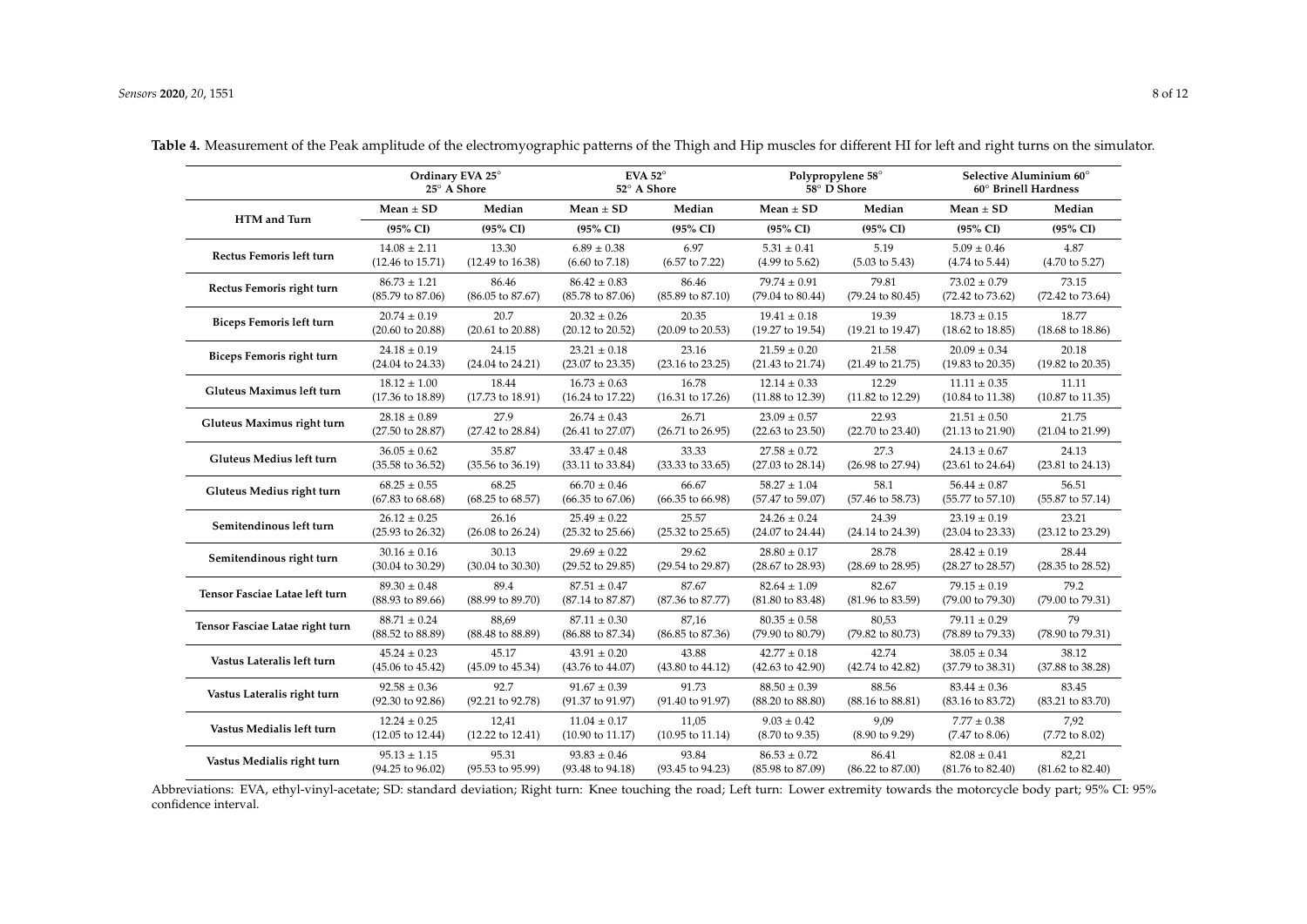|                                  | <b>Standard EVA</b> | <b>EVA</b>     | <b>EVA</b>     |  |
|----------------------------------|---------------------|----------------|----------------|--|
|                                  | Vs                  | Vs             | Vs             |  |
| <b>THM and Curve</b>             | <b>EVA</b>          | Polypropylene  | Aluminum       |  |
|                                  | $p$ Value           | <i>p</i> Value | <i>p</i> Value |  |
| Rectus Femoris left curve        | < 0.001             | < 0.001        | < 0.001        |  |
| Rectus Femoris right curve       | 1.000               | < 0.001        | < 0.001        |  |
| Biceps Femoris left curve        | 0.004               | < 0.001        | < 0.001        |  |
| Biceps Femoris right curve       | < 0.001             | < 0.001        | < 0.001        |  |
| Gluteus Maximus left curve       | 0.002               | < 0.001        | < 0.001        |  |
| Gluteus Maximus right curve      | 0.042               | < 0.001        | < 0.001        |  |
| Gluteus Medius left curve        | < 0.001             | < 0.001        | < 0.001        |  |
| Gluteus Medius right curve       | 0.002               | < 0.001        | < 0.001        |  |
| Semitendinous left curve         | 0.002               | < 0.001        | < 0.001        |  |
| Semitendinous right curve        | 0.001               | < 0.001        | < 0.001        |  |
| Tensor Fasciae Latae left curve  | < 0.001             | < 0.001        | < 0.001        |  |
| Tensor Fasciae Latae right curve | < 0.001             | < 0.001        | < 0.001        |  |
| Vastus Lateralis left curve      | 0.001               | < 0.001        | < 0.001        |  |
| Vastus Lateralis right curve     | < 0.001             | < 0.001        | < 0.001        |  |
| Vastus Medialis left curve       | < 0.001             | < 0.001        | < 0.001        |  |
| Vastus Medialis right curve      | 0.067               | < 0.001        | < 0.001        |  |

<span id="page-8-0"></span>**Table 5.** Correlation between different kinds of hardness insoles with regard to EMG activity patterns of the Thigh and Hip muscles.

Abbreviations: EVA: ethylene vinyl acetate; THM: Thigh hip muscles.

### **4. Discussion**

The aim of the study was to identify hip and thigh muscles and decrease the activity of muscular patterns using hard insoles while riding on a motorcycle. There are several studies about the influence of lower limb muscles during cycling with EMG [\[30](#page-11-10)[–33\]](#page-11-11). Notably, Bousie et al. analysed the variation of the plantar pressures using templates with different hardness during cycling, concluding that contoured templates raised contact area in cycling [\[31\]](#page-11-12). Further, Casado et al. described changes in motoriders' plantar pressures using different custom foot insoles with different hardness when subjects rode on a motorcycle simulator, resulting in metatarsal foot heads and hallux pressures decreasing with the hardest custom foot insoles [\[34\]](#page-11-13).

Fortier Guillaume et al. analysed EMG patterns of horse riders and their findings were that biceps femoris, gluteus maximus and rectus femoris had a continuous pattern of activation throughout the cross-country course. They suggest that these muscles are stabilisers and coordinators of the horse rider's [\[35\]](#page-11-14).

Speed circuit is composed by straights and multiple turns and bends that requires motoriders a high precise control of the dynamics and the distribution of the centre of mass of the sport motorcycle. The rider achieves stability on the motorcycle with the whole body, with the upper limbs supported by the hands on the handlebars and handles, with the leg resting against the motorcycle fairing and, finally, with the foot resting on the footpeg. Motoriders execute load transfers on the motorcycle in the course of variations in speed and quick tilts on turns that demand repeated physical effort [\[1](#page-10-0)[,32\]](#page-11-15).

In our research, we found lower HTM activity when the subject's knee was on the motorcycle, specifically in left cornering, being higher in right cornering, that is to say, when the subject knee was on the ground. This difference may be due to the rider having to lift the motorcycle to the vertical position and the maximum strength does it with the leg that is in contact with the ground. There is a lack of research with respect to measurements regarding the thigh and hip muscles strength of riders. We have found research regarding the influence of upper limb muscles on handgrip strength and lumbar isometric strength [\[1](#page-10-0)[–3](#page-10-2)[,36\]](#page-11-16).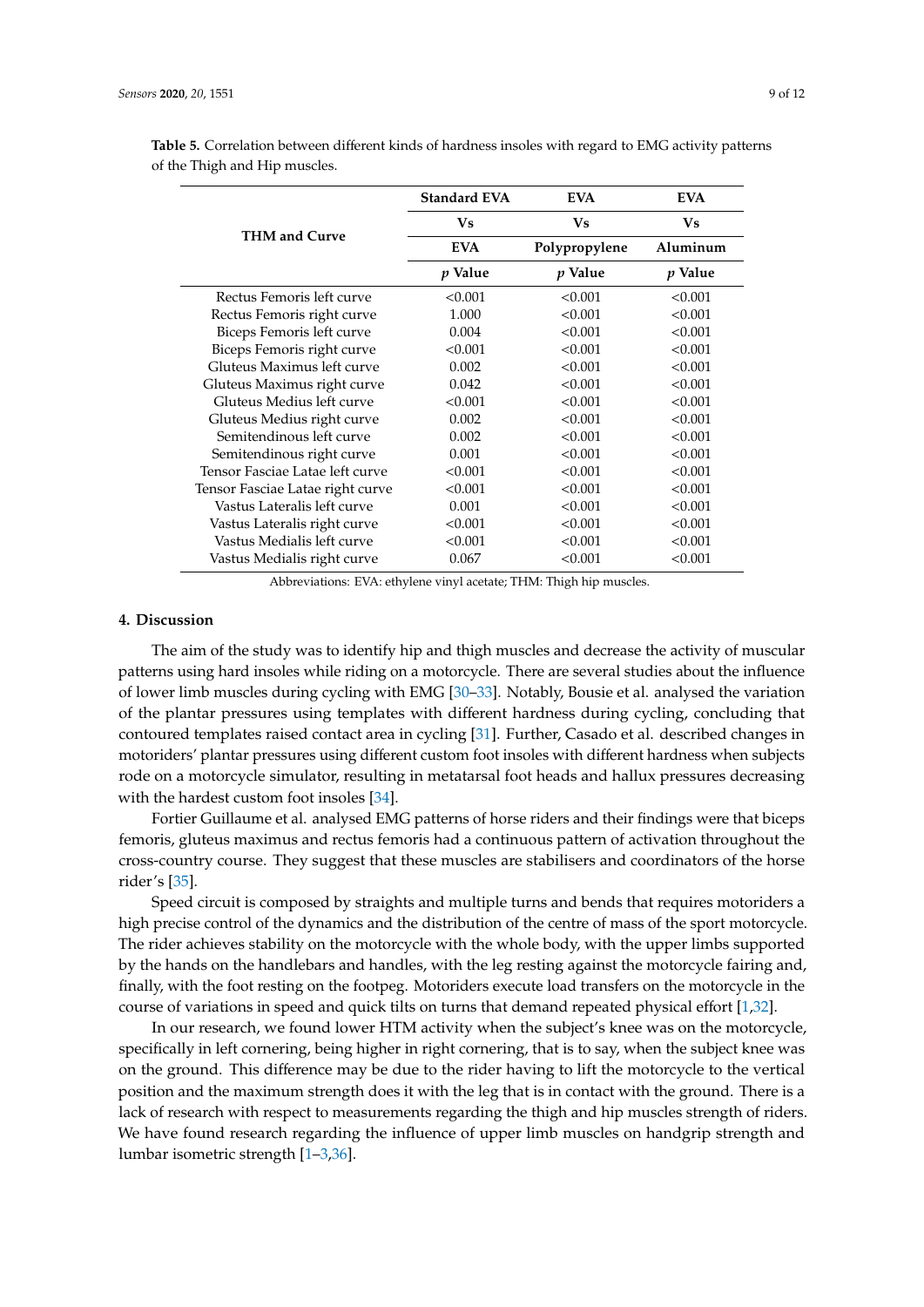Tomida et al analysed the incidence of injuries in elite competitors but in their research there is a lack of lower limb muscle injury patterns. Most of the injuries were about fractures following ligament injury, but not of muscle injuries [\[37\]](#page-11-17).

In our study, we analysed the alteration in the EMG patterns in the right hip and right leg of each subject cornering in left and right turns using different HIs. Riders get motorcycle stability taking a turn knocking with the knee on the inside of the turn and, consequently, a great force on the footrest with the medial side of the forefoot is applied. On the other hand, the opposite leg rests on the motorcycle chassis, preparing the stability to put the rider in a neutral position once cornering is finished. Biomechanically, the main role of the tensor fascia latae (TFL) muscle is swinging the weight of the body, and performing hip abduction for the non-weight-holding leg during walking [\[38\]](#page-11-18). The TFL performs the most muscle activity in both right and left turns. This is due to its main function in abduction and internal rotations of hip and knee flexor. For these reason the TFL is one of the most significant muscles for maintaining steadiness at the time that the knee touches the floor on the turn. These movements are constantly performed by riders in a turn to the right and left.

The results in our study wearing the select aluminium HI had considerably lesser muscle amplitude peaks than the other HIs for the gluteus maximus; gluteus medius; rectus femoris; biceps femoris; semitendinous; vastus lateralis and vastus medialis. For the TFL the select aluminum HI had considerably lesser muscle amplitude peaks than other HIs in different turns, but considerably higher peak amplitude than other muscles. We suppose that the elevated activity of the TFL in right and left turns, when the knee contacts on road and the knee is close to the motorcycle, increases steadiness in riding. Additionally, reduced activity of the other HTM in turns would probably help to reduced fatigue in riding.

More research in sport motorcycling are necessary to study the biomechanical performance of the hip and lower limb muscles due to the complexity of the movements performed by a rider taking multiple turns and the influence of extrinsic factors, such us gravity force and inertia. Data we obtained in our study could assess the overloading of HTM in such situations.

A limitation of our study is the lack of inertial forces and steering control challenges in our simulator that occur when riding a motorcycle on a real speed circuit. Further research is needed on the physical effects of motorcycling during actual sport races.

#### **5. Conclusions**

Using the hardest templates in our study (selective aluminium) the EMG amplitude peaks decreased in all HTM. In order from lower amplitude peaks in HIs were polypropylene 58◦ D Shore, EVA 52◦ A Shore, and ordinary EVA 25◦ A Shore. Likewise, the TFL was the only muscle that maintained a constant contraction in right and left turns, being the main stabilizer in sport motorcycling.

**Ethical Statement:** An ethics committee approved our research (number C.I. 18/506-E). To take part in the research every subject signed a consent inform. Our research procedures complied with the Declaration of Helsinki ethical procedures.

**Author Contributions:** Conceptualization, I.C.-H., R.B.-d.-B.-V., M.E.L.-I., E.M.M.-J., D.L.-L., C.R.-M., V.M.-P. and C.C.-L.; methodology, I.C.-H., R.B.-d.-B.-V., M.E.L.-I., E.M.M.-J., D.L.-L., C.R.-M., V.M.-P. and C.C.-L.; software, I.C.-H., R.B.-d.-B.-V., M.E.L.-I.; validation, I.C.-H., R.B.-d.-B.-V., M.E.L.-I., E.M.M.-J., D.L.-L., C.R.-M., V.M.-P. and C.C.-L.; formal analysis, I.C.-H., R.B.-d.-B.-V., M.E.L.-I., D.L.-L. and C.C.-L.; investigation, I.C.-H., R.B.-d.-B.-V., M.E.L.-I., E.M.M.-J., D.L.-L., C.R.-M., V.M.-P. and C.C.-L.; resources, I.C.-H., R.B.-d.-B.-V., M.E.L.-I., E.M.M.-J., D.L.-L., C.R.-M., V.M.-P. and C.C.-L.; data curation, I.C.-H.; writing—original draft preparation, I.C.-H., R.B.-d.-B.-V., M.E.L.-I., E.M.M.-J., D.L.-L., C.R.-M., V.M.-P. and C.C.-L.; writing—review and editing, I.C.-H., R.B.-d.-B.-V., M.E.L.-I., E.M.M.-J., D.L.-L., C.R.-M., V.M.-P. and C.C.-L.; visualization, I.C.-H., R.B.-d.-B.-V., M.E.L.-I., E.M.M.-J., D.L.-L., C.R.-M., V.M.-P. and C.C.-L.; supervision, I.C.-H., R.B.-d.-B.-V., M.E.L.-I., E.M.M.-J., D.L.-L., C.R.-M., V.M.-P. and C.C.-L.; project administration, I.C.-H., R.B.-d.-B.-V., M.E.L.-I., E.M.M.-J., D.L.-L., C.R.-M., V.M.-P. and C.C.-L. All authors have read and agreed to the published version of the manuscript.

**Conflicts of Interest:** The authors declare no conflict of interest.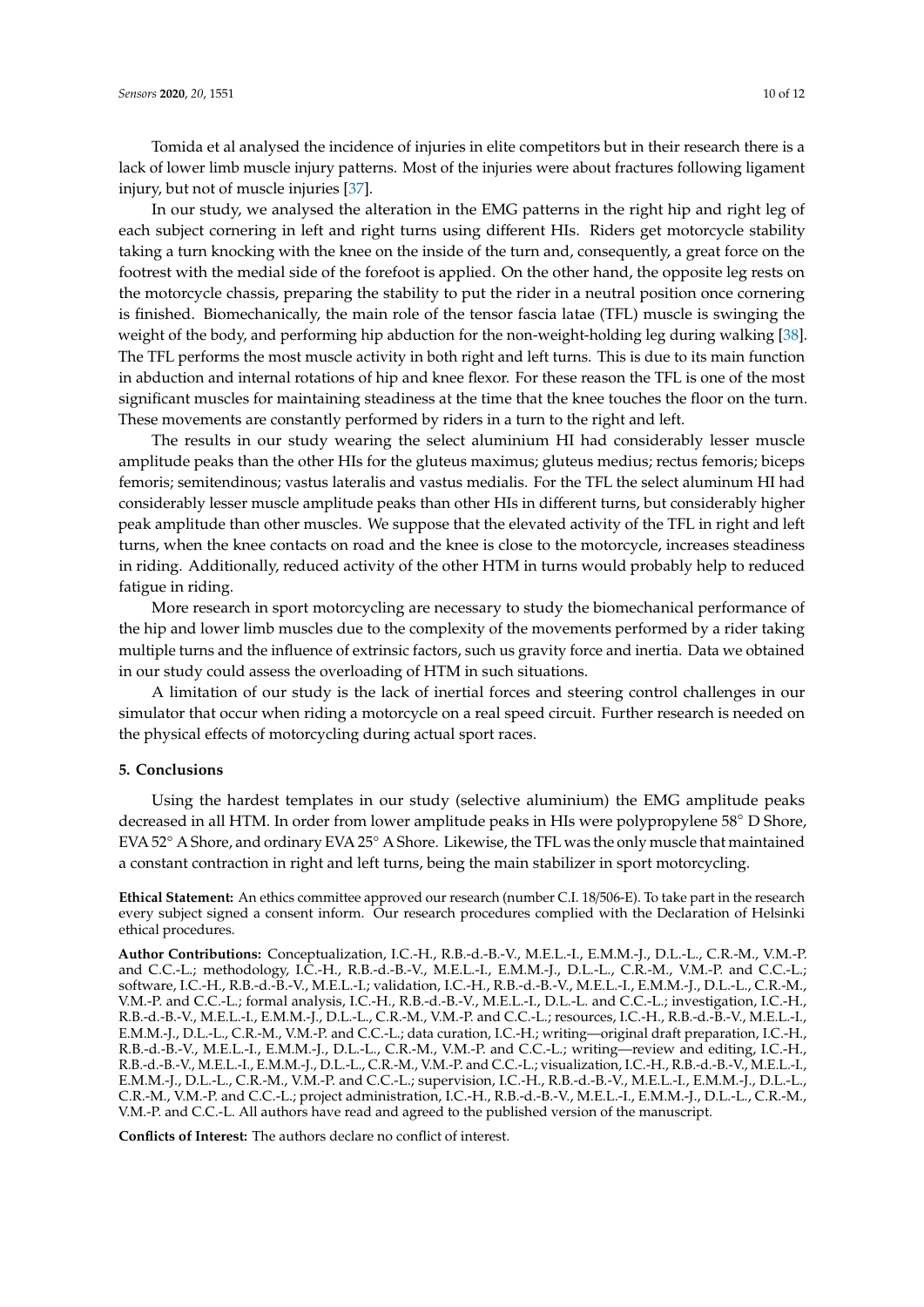#### **Abbreviations**

- EMG Electromyography
- HTM Hip and thigh muscles
- HI Hardest insoles
- EVA Ethylene Vinyl Acetate
- BMI Body Mass Index
- MDC Minimal detectable change

## **References**

- <span id="page-10-0"></span>1. D'Artibale, E.; Tessitore, A.; Capranica, L. Heart rate and blood lactate concentration of male road-race motorcyclists. *J. Sports Sci.* **2008**, *26*, 683–689. [\[CrossRef\]](http://dx.doi.org/10.1080/02640410701790779)
- <span id="page-10-1"></span>2. Gobbi, A.W.; Francisco, R.; Tuy, B.; Kvitne, R.S.; Nakamura, N. Physiological characteristics of top level off-road motorcyclists. *Br. J. Sports Med.* **2005**, *39*, 927–931. [\[CrossRef\]](http://dx.doi.org/10.1136/bjsm.2005.018291)
- <span id="page-10-2"></span>3. D'Artibale, E.; Laursen, P.B.; Cronin, J.B. Profiling the physical load on riders of top-level motorcycle circuit racing. *J. Sports Sci.* **2017**, *36*, 1–7. [\[CrossRef\]](http://dx.doi.org/10.1080/02640414.2017.1355064) [\[PubMed\]](http://www.ncbi.nlm.nih.gov/pubmed/28707561)
- <span id="page-10-3"></span>4. Marina, M.; Rios, M.; Torrado, P.; Busquets, A.; Angulo-Barroso, R. Force-time course parameters and force fatigue model during an intermittent fatigue protocol in motorcycle race riders. *Scand. J. Med. Sci. Sports* **2014**, *25*, 406–416. [\[CrossRef\]](http://dx.doi.org/10.1111/sms.12220) [\[PubMed\]](http://www.ncbi.nlm.nih.gov/pubmed/24730983)
- <span id="page-10-4"></span>5. Gandevia, S.C. Spinal and supraspinal factors in human muscle fatigue. *Physiol. Rev.* **2001**, *81*, 1725–1789. [\[CrossRef\]](http://dx.doi.org/10.1152/physrev.2001.81.4.1725) [\[PubMed\]](http://www.ncbi.nlm.nih.gov/pubmed/11581501)
- <span id="page-10-5"></span>6. Millet, G.Y.; Lepers, R. Alterations of neuromuscular function after prolonged running, cycling and skiing exercises. *Sports Med.* **2004**, *34*, 105–116. [\[CrossRef\]](http://dx.doi.org/10.2165/00007256-200434020-00004)
- <span id="page-10-6"></span>7. Varley, G.; Spencer-Jones, R.; Thomas, P.; Andrews, D.; Green, A.; Stevens, D. Injury patterns in motorcycle road racers: Experience on the Isle of Man 1989–1991. *Injury* **1993**, *24*, 443–446. [\[CrossRef\]](http://dx.doi.org/10.1016/0020-1383(93)90145-V)
- 8. Chapman, M.A.; Oni, J. Motor racing accidents at Brands Hatch, 1988/9. *Br. J. Sports Med.* **1991**, *25*, 121–123. [\[CrossRef\]](http://dx.doi.org/10.1136/bjsm.25.3.121)
- <span id="page-10-7"></span>9. Horner, C.H.; O'Brien, A.A. Motorcycle racing injuries on track and road circuits in Ireland. *Br. J. Sports Med.* **1986**, *20*, 157–158. [\[CrossRef\]](http://dx.doi.org/10.1136/bjsm.20.4.157)
- <span id="page-10-8"></span>10. Gregor, R.J.; Wheeler, J.B. Biomechanical Factors Associated with Shoe/Pedal Interfaces. *Sports Med.* **1994**, *17*, 117–131. [\[CrossRef\]](http://dx.doi.org/10.2165/00007256-199417020-00004)
- <span id="page-10-9"></span>11. Ramos-Ortega, J.; Domínguez-Maldonado, G.; Castillo, J.M.; Fernández-Seguín, L.; Munuera, P.V.; Munuera-Martínez, P.V. Angular position of the cleat according to torsional parameters of the cyclist's lower limb. *Clin. J. Sport Med.* **2014**, *24*, 251–255. [\[CrossRef\]](http://dx.doi.org/10.1097/JSM.0000000000000027) [\[PubMed\]](http://www.ncbi.nlm.nih.gov/pubmed/24451688)
- 12. Mellion, M.B. Common cycling injuries. *Sports Med.* **1991**, *11*, 52–70. [\[CrossRef\]](http://dx.doi.org/10.2165/00007256-199111010-00004) [\[PubMed\]](http://www.ncbi.nlm.nih.gov/pubmed/2011683)
- <span id="page-10-11"></span>13. Thompson, M.J.; Rivara, F.P. Bicycle-related injuries. *Am. Fam. Physician* **2001**, *63*, 2007–2014. [\[PubMed\]](http://www.ncbi.nlm.nih.gov/pubmed/11388717)
- <span id="page-10-10"></span>14. Momeni, K.; Faghri, P.D.; Evans, M. Lower-extremity joint kinematics and muscle activations during semi-reclined cycling at different workloads in healthy individuals. *J. Neuroeng. Rehabil.* **2014**, *11*, 146. [\[CrossRef\]](http://dx.doi.org/10.1186/1743-0003-11-146)
- <span id="page-10-12"></span>15. Brearley, M.; Norton, I.; Kingsbury, D.; Maas, S. Responses of elite road motorcyclists to racing in tropical conditions: A case study. *Int. J. Sports Physiol. Perform.* **2014**, *9*, 887–890. [\[CrossRef\]](http://dx.doi.org/10.1123/ijspp.2013-0409)
- <span id="page-10-13"></span>16. Baum, B.S.; Li, L. Lower extremity muscle activities during cycling are influenced by load and frequency. *J. Electromyogr. Kinesiol.* **2003**, *13*, 181–190. [\[CrossRef\]](http://dx.doi.org/10.1016/S1050-6411(02)00110-4)
- <span id="page-10-14"></span>17. Hug, F.; Laplaud, D.; Lucia, A.; Grélot, L. EMG threshold determination in eight lower limb muscles during cycling exercise: A pilot study. *Int. J. Sports Med.* **2006**, *27*, 456–462. [\[CrossRef\]](http://dx.doi.org/10.1055/s-2005-865787)
- <span id="page-10-15"></span>18. Casado-Hernández, I.; Vallejo, R.B.D.B.; Iglesias, M.E.L.; López-López, D.; Rodríguez-Sanz, D.; Jiménez, E.M.M.; Calvo-Lobo, C. Electromyographic evaluation of the impacts of different insoles in the activity patterns of the lower limb muscles during sport motorcycling: A cross-over trial. *Sensors* **2019**, *19*, 2249. [\[CrossRef\]](http://dx.doi.org/10.3390/s19102249)
- <span id="page-10-16"></span>19. Hoffmann, T.C.; Glasziou, P.P.; Boutron, I.; Milne, R.; Perera, R.; Moher, D.; Altman, D.G.; Barbour, V.; Macdonald, H.; Johnston, M.; et al. Better reporting of interventions: Template for intervention description and replication (TIDieR) checklist and guide. *BMJ* **2014**, *348*, g1687. [\[CrossRef\]](http://dx.doi.org/10.1136/bmj.g1687)